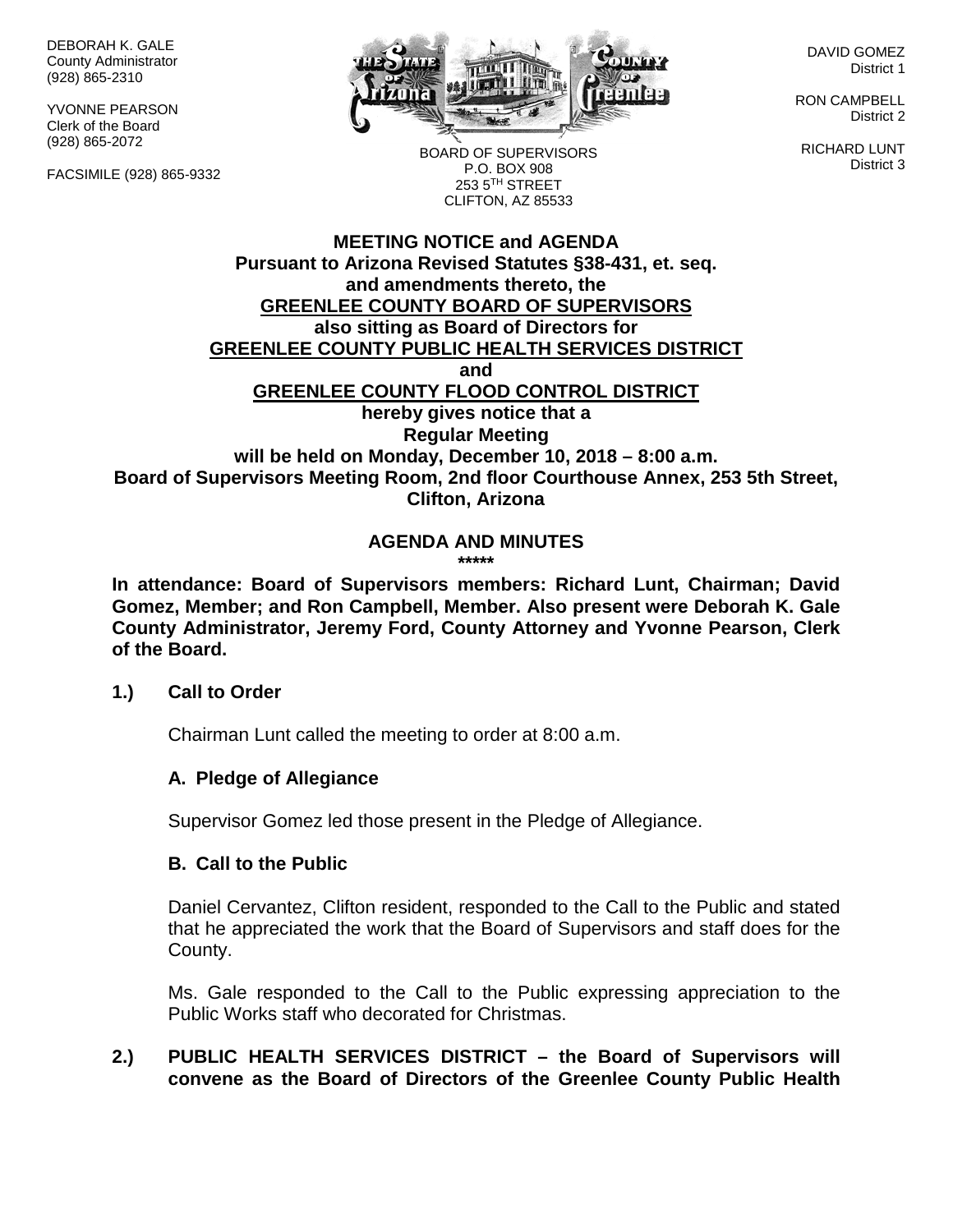**Services District and will reconvene as the Board of Supervisors following consideration of these items:**

#### **A. Consent Agenda**

**1. Clerk of the Board: Consideration of approval of Public Health Services District expense warrants in excess of \$1,000.00**

Upon motion by Supervisor Campbell, seconded by Supervisor Gomez, and carried unanimously, the Board approved the Public Health Services District Consent Agenda as posted.

# **3.) Daniel Carver, Vice President, Javelina Chase Committee Deborah Mendelsohn, Secretary, Javelina Chase Committee A. Presentation regarding the upcoming 2019 Javelina Chase Event**

Mr. Carver presented information regarding the 2019 Javelina Chase Event that will take place on Saturday, April 6, 2019. He stated that the road races will be eliminated due to a decrease in participation, not only in Greenlee County but across the nation. The focus will be mountain bike racing which is becoming the more popular event with a 40 mile, a 60 mile, and a 100 mile course that will cross into Grant County, New Mexico. A gravel-grinder race will follow the next day in Lordsburg, New Mexico. He requested a Letter of Support for the event to be forwarded to the Arizona Department of Transportation (ADOT) to meet their requirements as well as \$2,000.00 support from Greenlee County. The Board expressed their support for the event and directed that the requested Letter of Support and the \$2,000.00 support be on the next agenda for approval.

# **4.) Election of Greenlee County Board of Supervisors Chairman and Vice Chairman**

Upon motion by Supervisor Gomez, and seconded by Supervisor Campbell, Supervisor Richard Lunt was elected Chairman of the Board of Supervisors for 2019.

Upon motion by Supervisor Campbell, and seconded by Supervisor Lunt, Supervisor David Gomez was elected Vice Chairman of the Board of Supervisors for 2019.

# **5.) Discussion/Action regarding Greenlee County Board of Supervisors 2019 Tentative Meeting Dates, Times and Posting Locations pursuant to Arizona Revised Statutes §11-214**

Ms. Gale stated that the proposed times and dates remain as they have been. Upon motion by Supervisor Gomez, seconded by Supervisor Campbell, and carried unanimously, the Board approved the tentative dates as proposed to fall on the first and third Tuesday's on each month beginning at 8:00 a.m.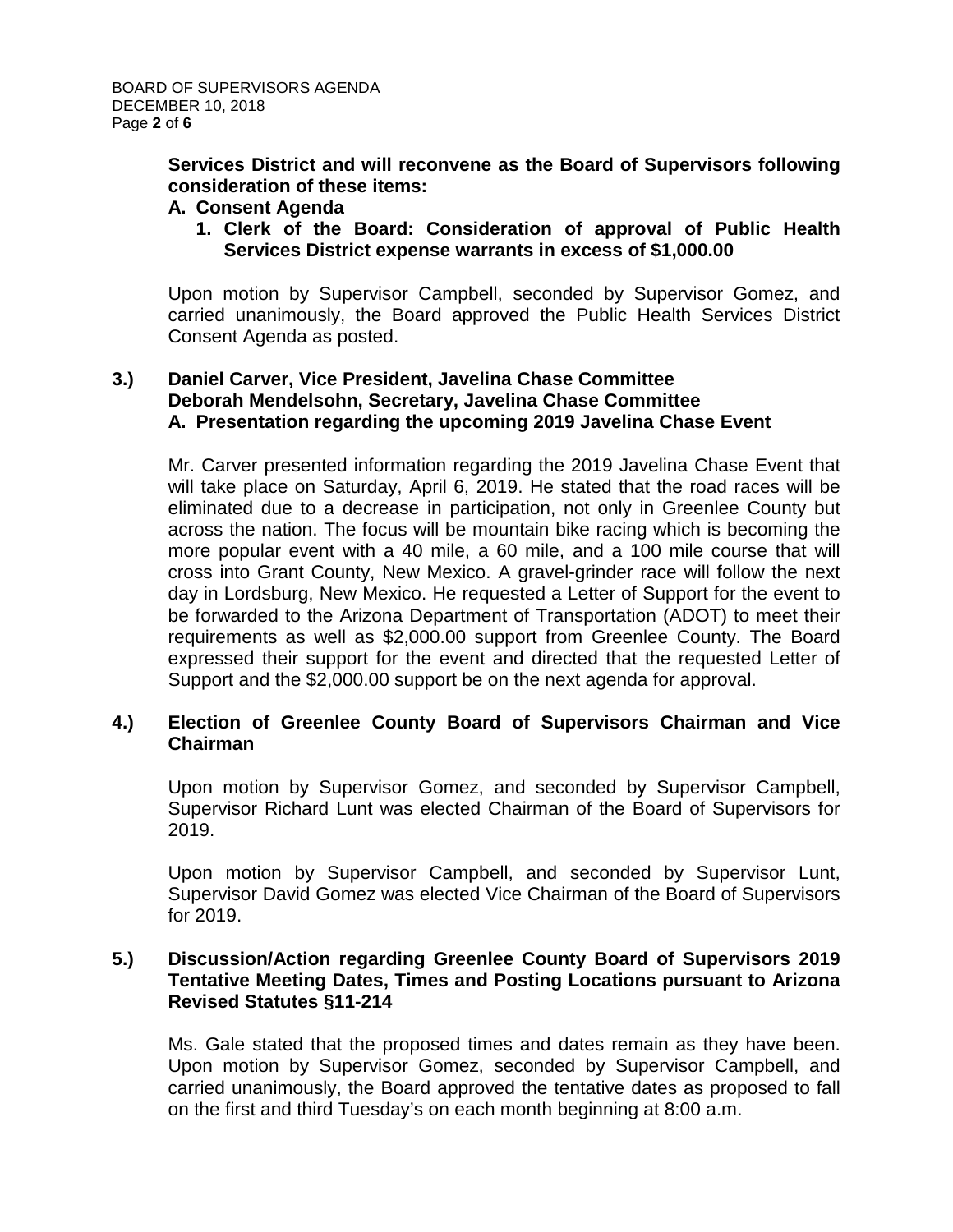# **6.) Discussion/Action regarding the 2019 County Supervisors Association Legislative Policy Committee Representative for Greenlee County**

Upon motion by Supervisor Campbell, seconded by Supervisor Gomez, and carried unanimously, the Board appointed Supervisor Richard Lunt to represent Greenlee County as the 2019 County Supervisors Association Legislative Policy Committee Representative.

# **7.) Tony Hines, Public Works Manager – Facilities/Fleet**

**A. Discussion/Action regarding the purchase of one (1) Jail transport van through the Arizona State Procurement contract from Courtesy Chevrolet in an amount not to exceed \$45,853.42 to be paid with budgeted General Funds**

Mr. Hines explained that the purchase includes the installation of the proper security equipment necessary for this type of vehicle. Upon motion by Supervisor Gomez, seconded by Supervisor Campbell, and carried unanimously, the Board approved the request as presented in an amount not exceed \$45,853.42 from budgeted General funds.

# **B. Discussion/Action regarding a request for proposals for building a Jail Kitchen**

Mr. Hines requested approval to move forward with obtaining requests for proposals (RFP) for a jail kitchen. He mentioned that it was the decision of the Board on the type of building stating that it could be modular type or stick built. Ms. Gale stated that the kitchen would be placed on the west side of the jail in the current location of the smaller inmate exercise yard. The Board discussed the options and upon motion by Supervisor Campbell, seconded by Supervisor Gomez, and carried unanimously, the Board approved moving forward with obtaining RFP's for a modular kitchen building for the jail.

# **8.) Philip Ronnerud, County Engineer/Planning Director**

**A. Discussion/Action regarding the Agreement with the Arizona Board of Regents, University of Arizona for the Regional Water Planning Update to the Greenlee County Comprehensive Plan project in an amount not to exceed \$5,000.00 to be paid with budgeted General Funds**

Upon motion by Supervisor Campbell, seconded by Supervisor Gomez, and carried unanimously, the Board tabled this item until review by the County Attorney, County Administrator and County Engineer.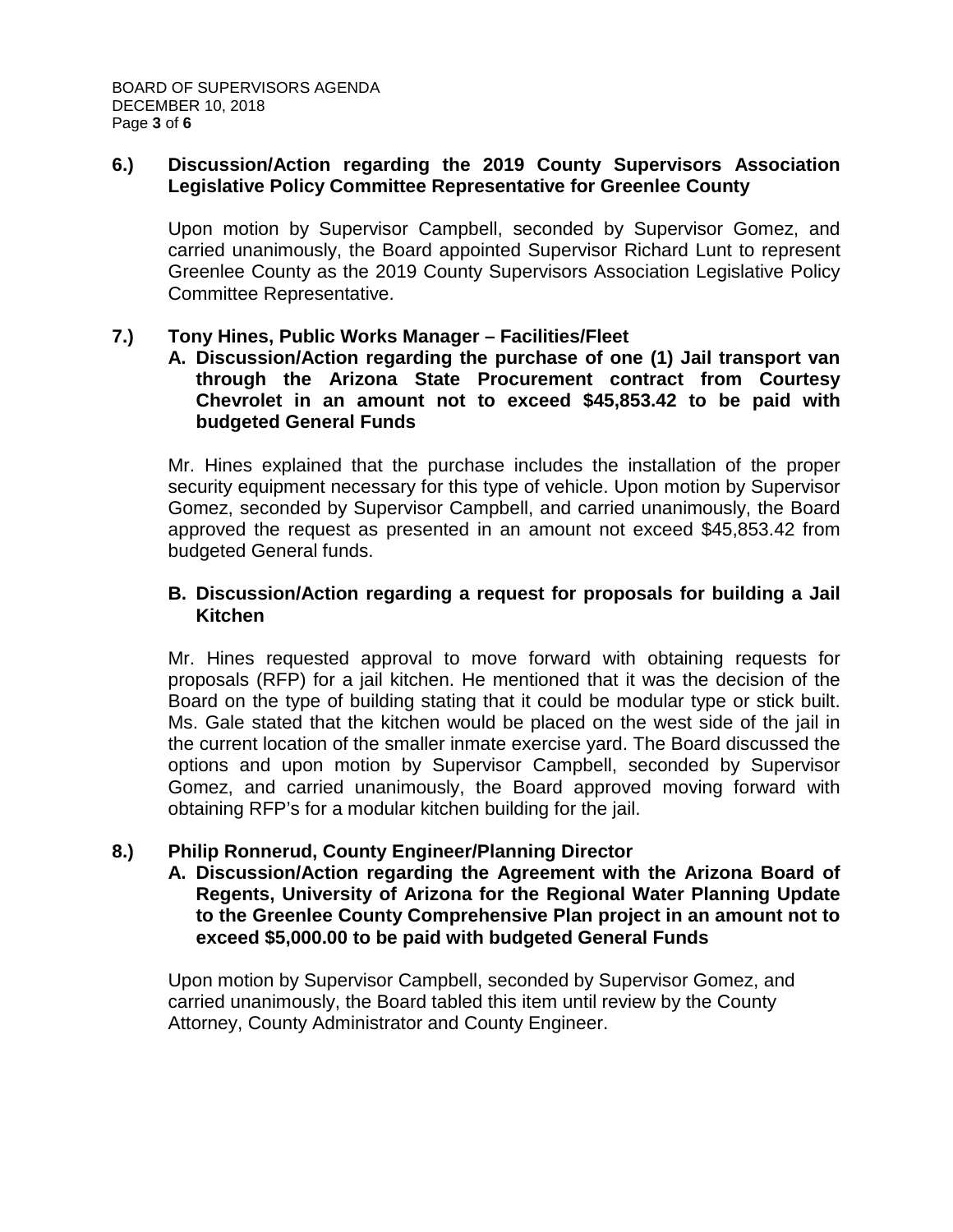### **9.) Discussion/Action regarding the Greenlee County comments regarding the Stateline Range National Environmental Policy Act (NEPA) Project**

Ms. Gale stated she filed comments on behalf of the County.13,000 comments had been filed that requested no grazing along the San Francisco and Blue River. Arizona Cattlegrowers also commented on behalf of the permittees. Supervisor Lunt stated permittees appreciate the efforts of Greenlee County

Upon motion by Supervisor Campbell, seconded by Supervisor Gomez, and carried unanimously, the Board approved the comments as presented

# **10.) Discussion/Action regarding the Greenlee County comments regarding the Arizona Corporation Commission Inquiry into the Role of Forest Bioenergy in Arizona**

The Board reviewed the comments regarding the need for a Biomass solution for successful forest restoration

Upon motion by Supervisor Gomez seconded by Supervisor Campbell, and carried unanimously, the Board approved the comments for filing.

# 11.) **Kay Gale, County Administrator**

# **A. County and State budget and legislative issues**

Ms. Gale presented the latest info from the Governs office. MVD fee to pay for DPS was set at \$32.00. Legislators are calling for repeal.

# **B. Gila River Corridor Invasive Weed Program**

Ms. Gale presented a proposal for Greenlee County to fund and manage the current invasive Weed Project. Coronado RC & D currently is the project sponsor. More information will be presented at the next meeting. The Board gave direction to move forward.

# **C. Calendar of Events**

The calendar of events was reviewed. The December 18<sup>th</sup> board meeting was cancelled. A special meeting on December 17<sup>th</sup> was scheduled.

# **12.) Consent Agenda**

- **A. Clerk of the Board: Consideration of approval of minutes to previous meetings: 08/06/18; 08/20/18; 09/09/18/; 10/01/18; 10/16/18; 10/29/18; 11/08/18; 11/20/18**
- **B. Clerk of the Board: Consideration of approval of expense warrants in excess of \$1,000.00 – Voucher 1037; 1040; 1041**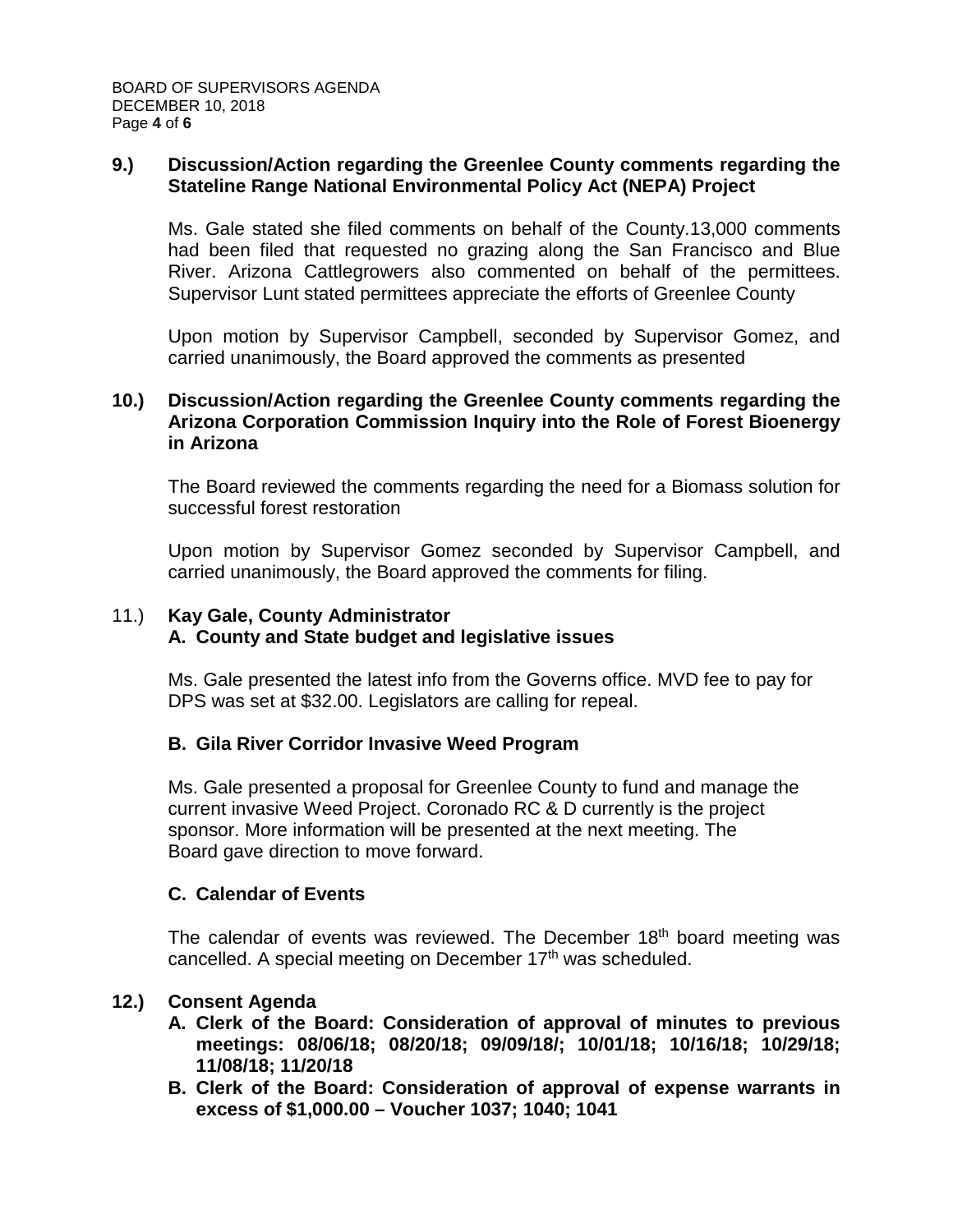- **C. Chief Finance Officer: Consideration of approval of General Funds loans in the amount of \$829.20 to be reimbursed upon receipt of funds: Fund 118 - \$527.78; Fund 159 - \$301.42**
- **D. Clerk of the Board: Consideration of approval of Employee Transaction Form: N. Estrada-Lopez, Administrative Assistant**
- **E. Public Works Manager-Facilities: Consideration of approval of Employee Transaction Form: T. Christner, Operations Tech III**
- **F. County Sheriff: Consideration of approval of Employee Transaction Form: C. Glosser-Perez, Detention Officer II**
- **G. Clerk of the Board: Consideration of approval of Certification of the 5% Fill the Gap Set Aside funds collected for fiscal year 2017/2018 in the amount of \$21,408.54 to be distributed pursuant to Arizona Revised Statutes §41-2421.E**
- **H. Clerk of the Board: Consideration of approval of Resolution 18-12-01 authorizing signers on the Greenlee County Advance Travel account with National Bank of Arizona**
- **I. Clerk of the Board: Consideration of approval of Resolution 18-12-02 authorizing signers on the Greenlee County FSA account with National Bank of Arizona**
- **J. Clerk of the Board: Consideration of approval of Resolution 18-12-03 authorizing signers on the Greenlee County Surepay account with National Bank of Arizona**
- **K. Clerk of the Board: Consideration of approval of Resolution 18-12-04 authorizing signers on the Greenlee County Withholding Clearing account with National Bank of Arizona**
- **L. Clerk of the Board: Consideration of approval of Resolution 18-12-05 authorizing signers on the Greenlee County Warrant account with National Bank of Arizona**
- **M. Clerk of the Board: Consideration of approval of Resolution 18-12-06 authorizing signers on the Greenlee County Events Revolving account with National Bank of Arizona**
- **N. Clerk of the Board: Consideration of approval of Resolution 18-12-07 authorizing signers on the Greenlee County IPS account with National Bank of Arizona**
- **O. Clerk of the Board: Consideration of approval of Resolution 18-12-08 authorizing signers on the Greenlee County Probation Department account with National Bank of Arizona**
- **P. Information Technology (IT) Manager: Consideration of approval of a network firewall upgrade by Logicalis in an amount not to exceed \$18,000.00 to be paid with budgeted General Funds**
- **Q. County Sheriff: Consideration of approval to purchase twenty-two (22) Harris portable radios for the Sheriff's Office through the Arizona State Procurement Contract from Canyon State Wireless in an amount not to exceed \$93,374.43 to be paid with Arizona Department of Homeland Security (AZDOHS) grant funds (\$85,316.00), Gang & Immigration**